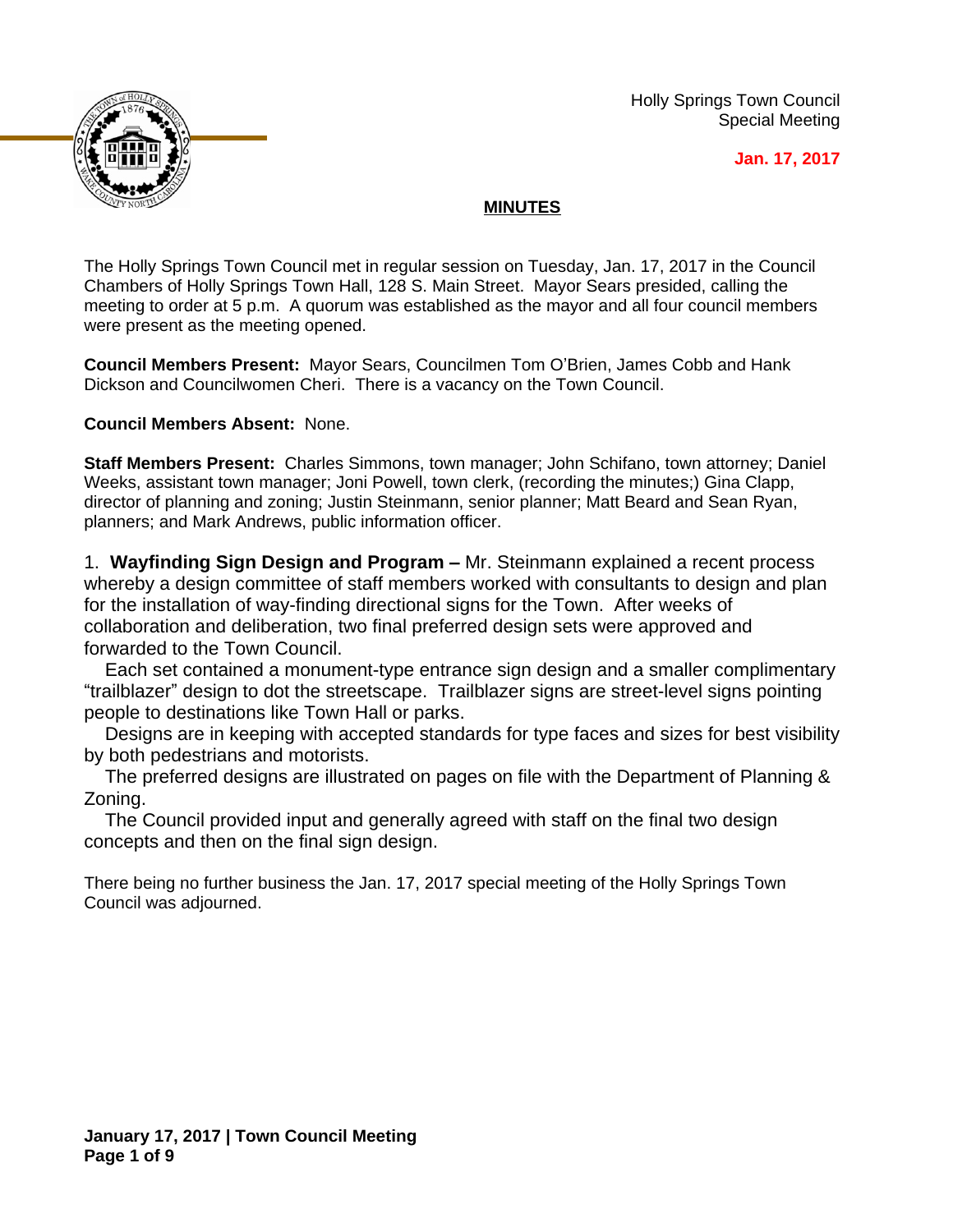Holly Springs Town Council Regular Meeting



**Jan. 17, 2017**

The Holly Springs Town Council met in regular session on Tuesday, Jan. 17, 2017 in the Council Chambers of Holly Springs Town Hall, 128 S. Main Street. Mayor Sears presided, calling the meeting to order at 7 p.m. A quorum was established as the mayor and all four council members were present as the meeting opened. There is a vacancy on the Town Council, to be filled this evening by newly-appointed Council member Peter Villadsen.

**Council Members Present:** Mayor Sears, Councilmen Tom O'Brien, James Cobb and Hank Dickson and Councilwoman Cheri Lee.

**Council Members Absent:** None.

**Staff Members Present:** Charles Simmons, town manager; John Schifano, town attorney; Daniel Weeks, assistant town manager; Joni Powell, town clerk, (recording the minutes); Linda Harper, deputy town clerk; Mary Hogan, finance director; Len Bradley, parks and recreation director; Adam Huffman, assistant parks and recreation director; Gina Clapp, director of planning and zoning; Justin Steinmann, senior planner; Matt Beard and Sean Ryan, planners; Kendra Parrish, director of engineering; Irena Krstanovic, intern economic director; Elizabeth Goodson, development review engineer; Leroy Smith, fire chief; John Herring, police chief; Jeff Wilson, information technology director; Tamara Ward, communications specialist, and Mark Andrews, public information officer.

**2 and 3.** The Pledge of Allegiance was recited, and the meeting opened with an invocation by Rev. Dave Lanuti, pastor of Hope Community Church.

**4. Agenda Adjustment:** The Jan. 17, 2017 meeting agenda was adopted with changes, if any, as listed below.

**Changes:** Remove agenda item 9i., Accept grant and authorize installation of electric vehicle charging stations, from the Consent Agenda, to be heard prior to New Business.

**Motion by:** Cobb **Second by:** O'Brien **Vote:** Unanimous

**5. Public Comment:** At this time, an opportunity was provided for members of the audience who had registered to speak to address the Council on any variety of topics not listed on the night's agenda. The following comments were recorded:

Brenda Priest, 213 Highland Springs Lane – Ms. Priest, who is president of the Holly Springs Arts Council, said that this will be the fifth year of the Holly Springs Arts Festival. Ms. Priest invited Council members and the public to join the festivities of the festival at the Holly Springs Cultural Center this week and Saturday, Feb. 4 for the gala.

Thurlene Ingram, 120 East Hickory Ave. - Ms. Ingram said that a group of women on Facebook and trespassing on her property was harassing her concerning her dog. She said that she complies with all animal control ordinances and asked the town for help.

Councilwoman Lee said the police department is aware of these women and will be contacting and educating them of the Holly Springs animal control ordinances.

**January 17, 2017 | Town Council Meeting Page 2 of 9**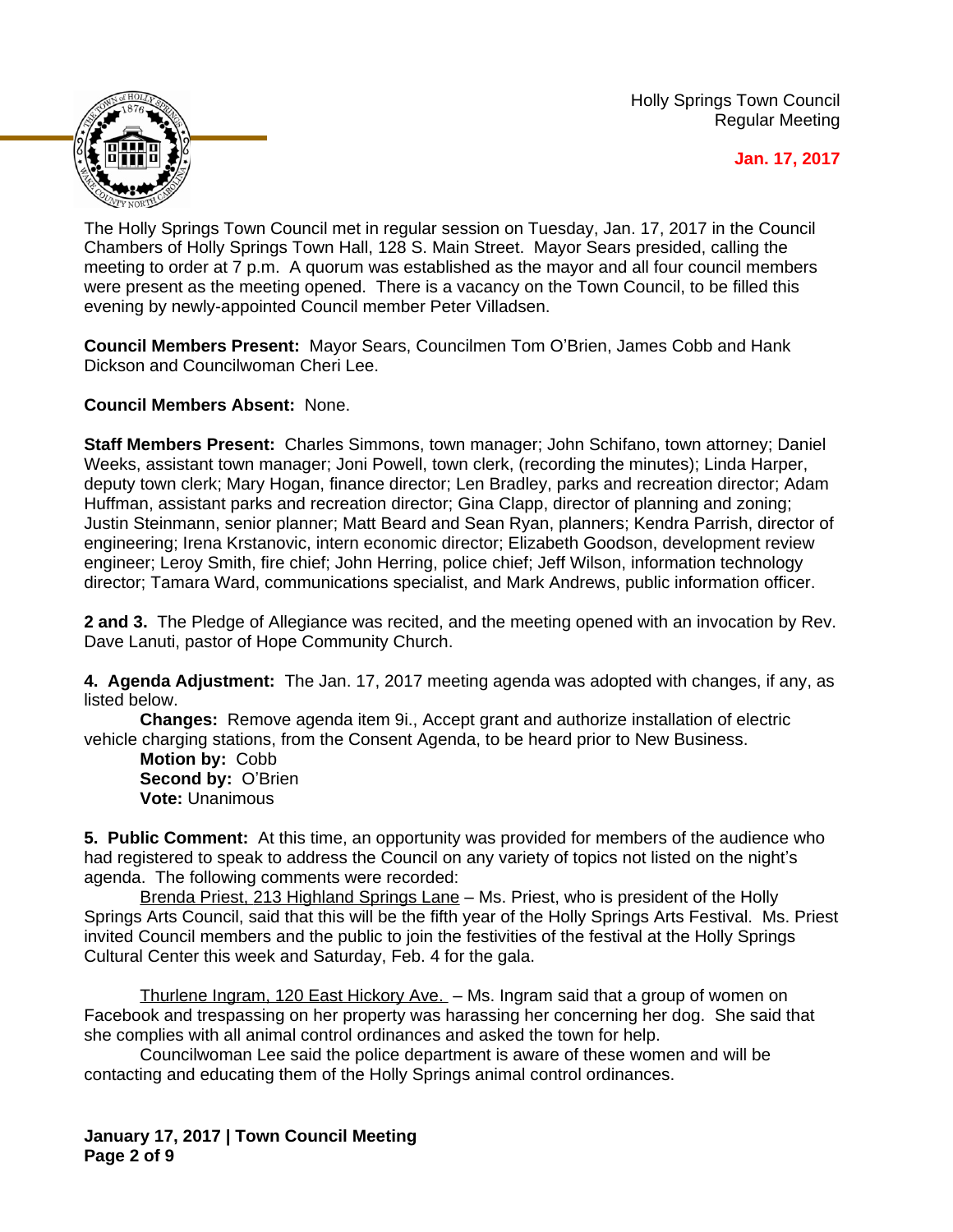Mike Snyder, 126 Morgan Ridge Road - Mr. Snyder introduced himself to the Council and said that he was one of the applicants who applied for the vacant Planning Board position.

**6a. Mid-Term Organizational Meeting –** Ms. Powell administered the Oath of Office to newlyappointed Council member Peter Villadsen.

**Action:** None.

**7a. Holly Springs Half Marathon Recognition - Mr. Ryan Montelione, director of the Holly** Springs Half Marathon and a member of the Holly Springs Run Club recognized Town Council, Police, and Parks & Recreation Departments for facilitating the first annual Holly Springs Half Marathon on Nov. 19.

Mr. Montelione, provided the aforementioned groups with tokens of appreciation and a \$15,000 check to the Holly Springs Parks & Recreation Department for Town greenways.

**Action:** The Council approved a motion to accept a donation from the Holly Springs Half Marathon in the amount of \$15,000.

**Motion by:** Lee **Second by:** Dickson **Vote:** Unanimous.

**8a. Public Hearing: Rezoning Petition 16-REZ-13** – Mr. Steinmann said this public hearing was continued from Nov. 15, 2016, and the petitioner is requesting that the case be continued until Feb. 21. Town staff requested additional time to review the details of the transportation impact analysis (TIA) and the additional zoning commitments that have been offered by the petitioner.

He said this request is for a zone map change for property located between Cass Holt Road and Piney Grove -Wilbon Road, bisected by Honeycutt Road. The applicant is requesting to rezone the property from R-30: Residential to R-8 CU: Residential Conditional Use.

With that explanation completed, the public hearing was opened. The following comments were recorded: none.

**Action:** The Council approved a motion to continue the public hearing for Zone Map Change Petition #16-REZ-13 to resume during the Council's regular meeting Feb. 21.

**Motion by:** O'Brien Second by: Cobb **Vote:** Unanimous

**8b. Public Hearing: Special Exception Use Petition #16-SEU-07 and Development plan 16- DP-14 for Pine Springs Preparatory Academy** – Mr. Ryan said the Town has received a request for a Special Exception Use to locate a new public / charter elementary school at the end of Rosewood Centre Drive in the Rosewood Centre commercial subdivision off of North Main Street. The property is zoned R-MF-15 CU, which allows for public schools by Special Exception Use. The proposed project is located on ± 8.46 acres at 0 Rosewood Centre Drive.

In conjunction with Special Exception Use request to locate a new charter elementary school, the applicant is requesting approval of a development plan for a 46,000-square-foot, twostory elementary school. The building would be 42 feet tall and would be oriented toward Rosewood Centre Drive. A predominantly brick and stone block building with EIFS panel accents, including landscaping, parking and internal driveways, is proposed for this site.

Ms. Goodson addressed the Council about the road network.

She explained that because Pine Springs Preparatory Academy is a public school, no traffic study was required and no off-site road improvements are required. She added that because the use is a school and because there will be no buses, she wanted the Council to be aware of this and also that no school resource officer would be provided.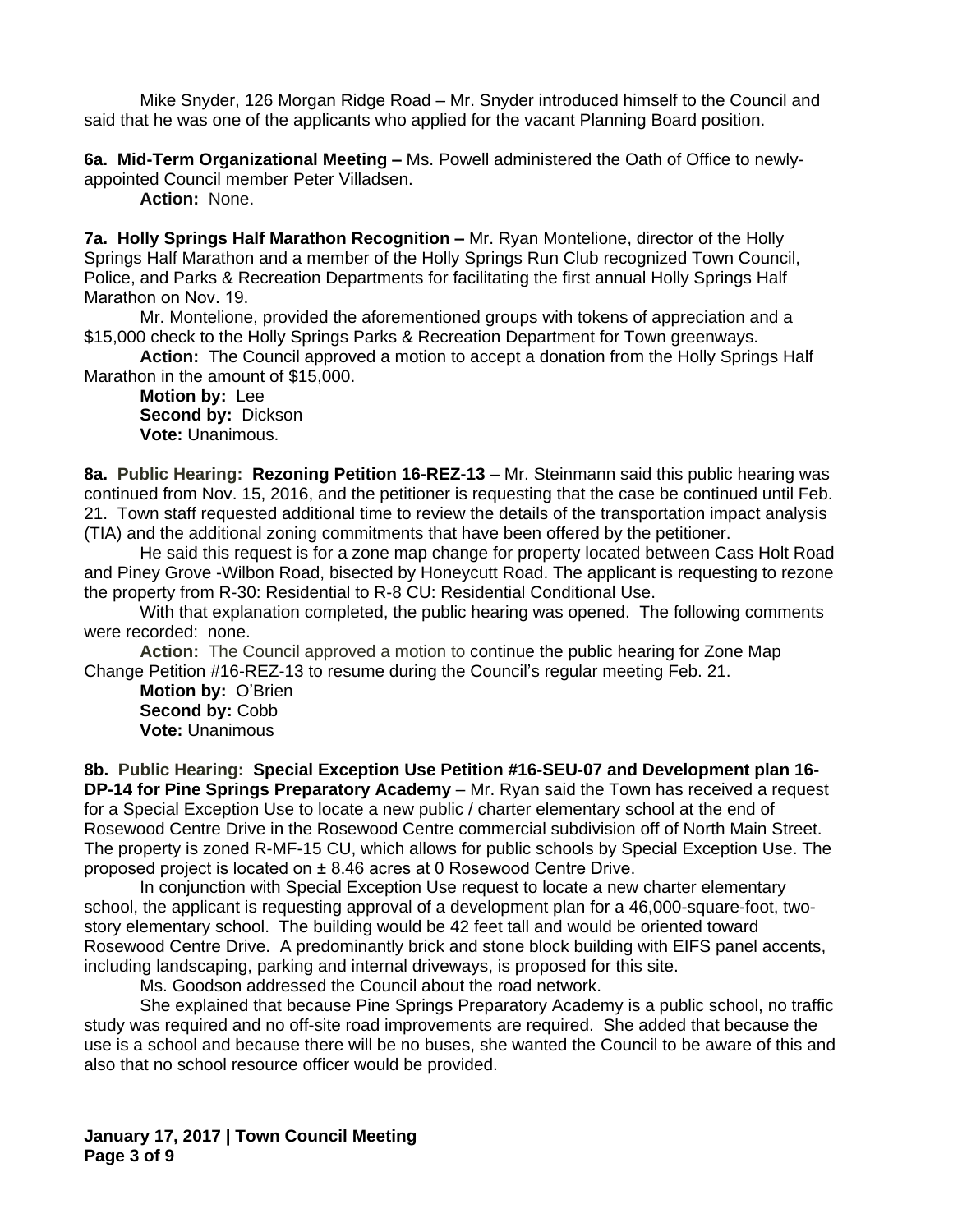With that explanation completed, Mayor Sears opened the public hearing. The following testimony and evidence was submitted by those who had been administered the oath by the deputy town clerk:

Gregg Sinders, 108 Hardy Ivy Way – Mr. Sinders, a board member of school, spoke in favor of the application and said he was available if the Council had any questions.

Tim Sivers, 16 Consultant Place, Durham – Mr. Sivers addressed the question of queing cars. He said the plan features 3,800 feet of double lane stacking drive.

Joshua Reinke, 5808 Farington Place, Raleigh – Mr. Reinke is a traffic engineer, and he explained that he ran models of expected student populations and simulations with 3,600 feet of stacking.

Councilman Cobb asked if they looked at impact on Main Street.

He said yes and that traffic light timing adjustments might mitigate impacts; however, some morning back-up may occur but only during peak hours. He added that it would not be enough to warrant a traffic light.

Vince Ciccarelli, 1307 W. Morehead St., Suite 108, Charlotte – Mr. Ciccarelli addressed architectural waivers. He said the higher parapets are needed to hide mechanical components of the building.

There being no further testimony, the public hearing was closed.

**Action #1:** The Council approved a motion to adopt Resolution #17-04 to make and accept the findings of fact for Special Exception Use 16-SEU-07; Waivers for Architectural and Design Requirements 16-WAV-32, 16-WAV-33, 16-WAV-34 and 16-WAV-43; and Waiver of Off-Street Parking Requirements 16-WAV-25 as submitted by Horvath Associates, as specified in exhibit A.

**Motion by:** Cobb **Second by:** Dickson **Vote:** Unanimous *A copy of Resolution 17-04 is attached to these minutes.*

**Action #2:** Having made findings of fact that the project meets the requirements to be granted Waivers of Regulations of the UDO, the Council approved a motion to approve waivers for Architectural and Design Requirements 16-WAV-32, 16-WAV-33, 16-WAV-34, and 16-WAV-43 and Waiver of Off-Street Parking Requirements 16-WAV-25 as submitted by Horvath Associates, with the following condition:

Waiver of Off-Street Parking Requirements (16-WAV-25):

Upon determination by the Planning Director that the reduced parking spaces are needed, the forty-five (45) spaces placed into the land banked area as future off-street parking shall be constructed within 6 months receipt of such notice. Upon such time that additional parking is added to the site, a revised landscaping shall be submitted which meets all parking landscaping requirements in UDO Section 7.01.

**Motion by:** Dickson Second by: Cobb **Vote:** Unanimous *A copy of the waiver application addressing the findings are attached to these minutes.*

**Action #3:** Having made findings of fact that the project meets the requirements to be granted a Special Exception Use, the Council approved a motion to approve Special Exception Use Petition #16-SEU-07 to allow for a public school in the R-MF-15 CU High-Density Multi-family Residential Conditional Use District and to approve Development Plan 16-DP-14 for Pine Springs Preparatory Academy as submitted by Horvath Associates, Project Number 1649, dated Revised Dec. 20, 2016, at the property located at 0 Rosewood Centre Drive, Wake County PIN 0740812940, with the following conditions:

Special Exception Use Conditions (16-SEU-07: School – Public):

**January 17, 2017 | Town Council Meeting Page 4 of 9**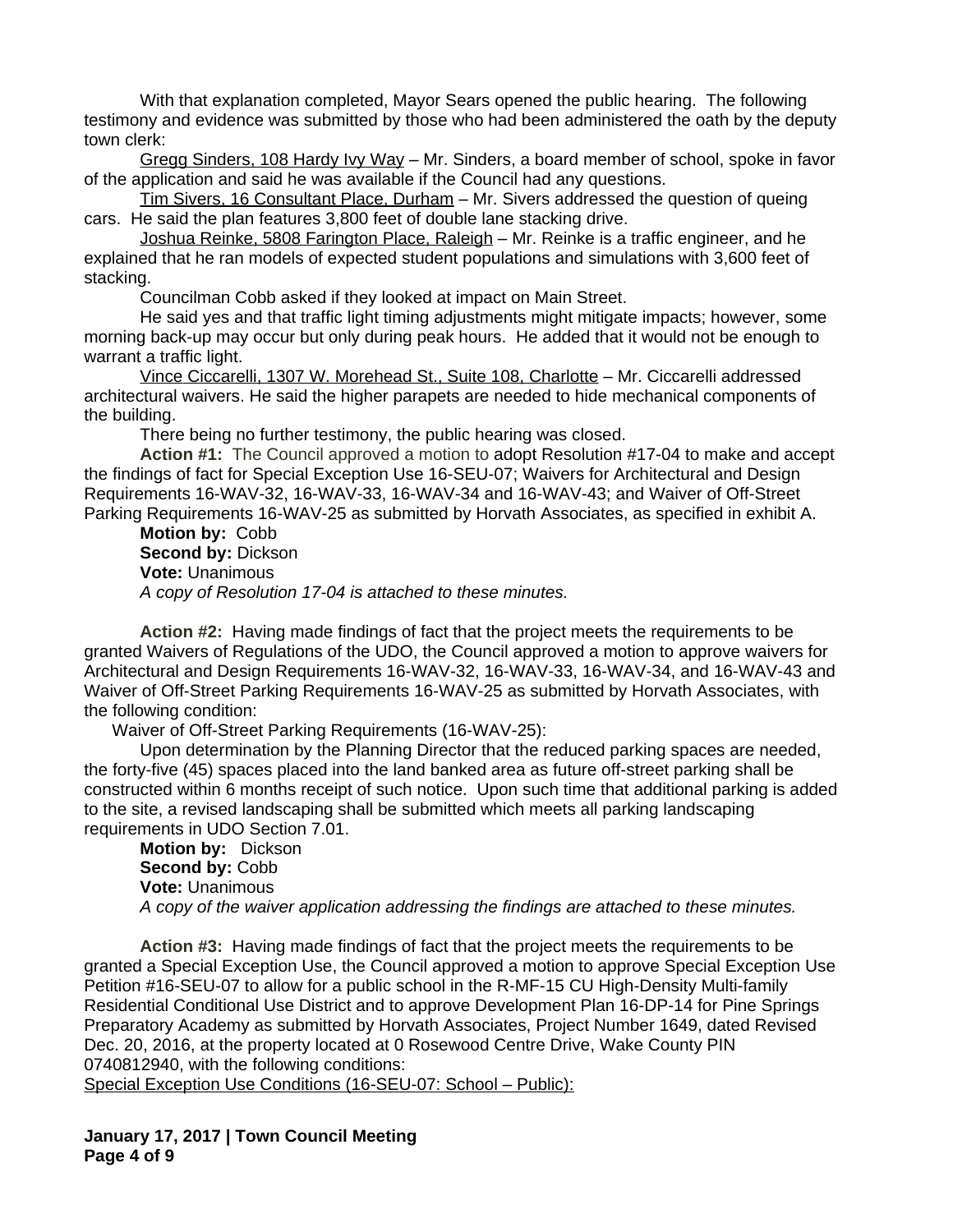1. All operations must adhere to the evidence submitted by the applicant as stated in the findings of fact submitted and those findings of fact specified by the Town Council in conjunction with 16- SEU-07.

Development Plan Conditions:

- 1. All previous approval conditions for *Rosewood Center* will apply to this plan amendment.
- 2. A fee-in-lieu of upgrade will be required for the downstream Pump Stations (Twelve Oaks & Easton Acres)
- 3. Upon determination by the Planning Director that the reduced parking spaces are needed, the forty-five (45) spaces placed into the land banked area as future off-street parking shall be constructed within 6 months receipt of such notice. Upon such time that additional parking is added to the site, a revised landscaping shall be submitted which meets all parking landscaping requirements in UDO Section 7.01.
- 4. The following items must be addressed prior to construction drawing submittal:
	- a. A point-by-point photometric plan for all site lighting will be required with the first submittal of construction drawings. Lighting style shall match Rosewood Centre Master Plan.
	- b. The Downstream Sewer Evaluation Report must be approved including the additional analysis of the Easton Acres Pump station that was identified during the review of the sewer report as well as the determination of any necessary improvements required by this project. **Motion by:** Cobb **Second by:** O'Brien

**8c. Public Hearing: Rezoning Petition 16-REZ-15** – Mr. Steinmann said this is a request for a zone map change for property adjacent to the Mills at Avent Ferry subdivision on Avent Ferry Road. The applicant is requesting to rezone the property from R-30: Residential to R-10CU: Residential Conditional Use. There currently are two single-family dwellings on the parcels. The requested R-10CU: Residential Conditional Use zoning is consistent with the comprehensive plan and is intended to integrate with the surrounding R-10CU zoning that applies to the Mills at Avent Ferry development.

With that, Mayor Sears opened the public hearing. The following input was recorded: None. **Action:** The Council approved a motion to continue the public hearing for Zone Map Change Petition #16-REZ-15 to resume at the Council's regular meeting Feb. 7, 2017.

**Motion by:** Dickson **Second by:** Cobb **Vote:** Unanimous

**Vote:** Unanimous

8d. Public Hearing: Ordinance 17-01,16-UDO-04 Sections 1.18, 8.01 and 11.02 - Ms. Clapp said the latest trend in wireless telecommunication facilities is the installation of shorter poles within closer proximity to each other in public rights-of-way. Currently they are stand-alone poles similar to the wooden utility line poles that are seen throughout Town. As the Town's wireless telecommunications regulations are currently written, it is not clear whether or not these new wireless telecommunication regulations are subject to the Town's ordinances; therefore, this is the first of two Unified Development Ordinance (UDO) amendments that will be coming forward to clarify that the Town has the right to regulate these new types of facilities.

This first amendment is simply adding these types of facilities into the language of the UDO to clarify that these new communication tower facilities are subject to the regulations of the UDO. Further detailed regulations will be following in the coming months.

With that explanation completed, Mayor Sears opened the public hearing. The input was recorded: None.

There being no input, the public hearing was closed.

**January 17, 2017 | Town Council Meeting Page 5 of 9**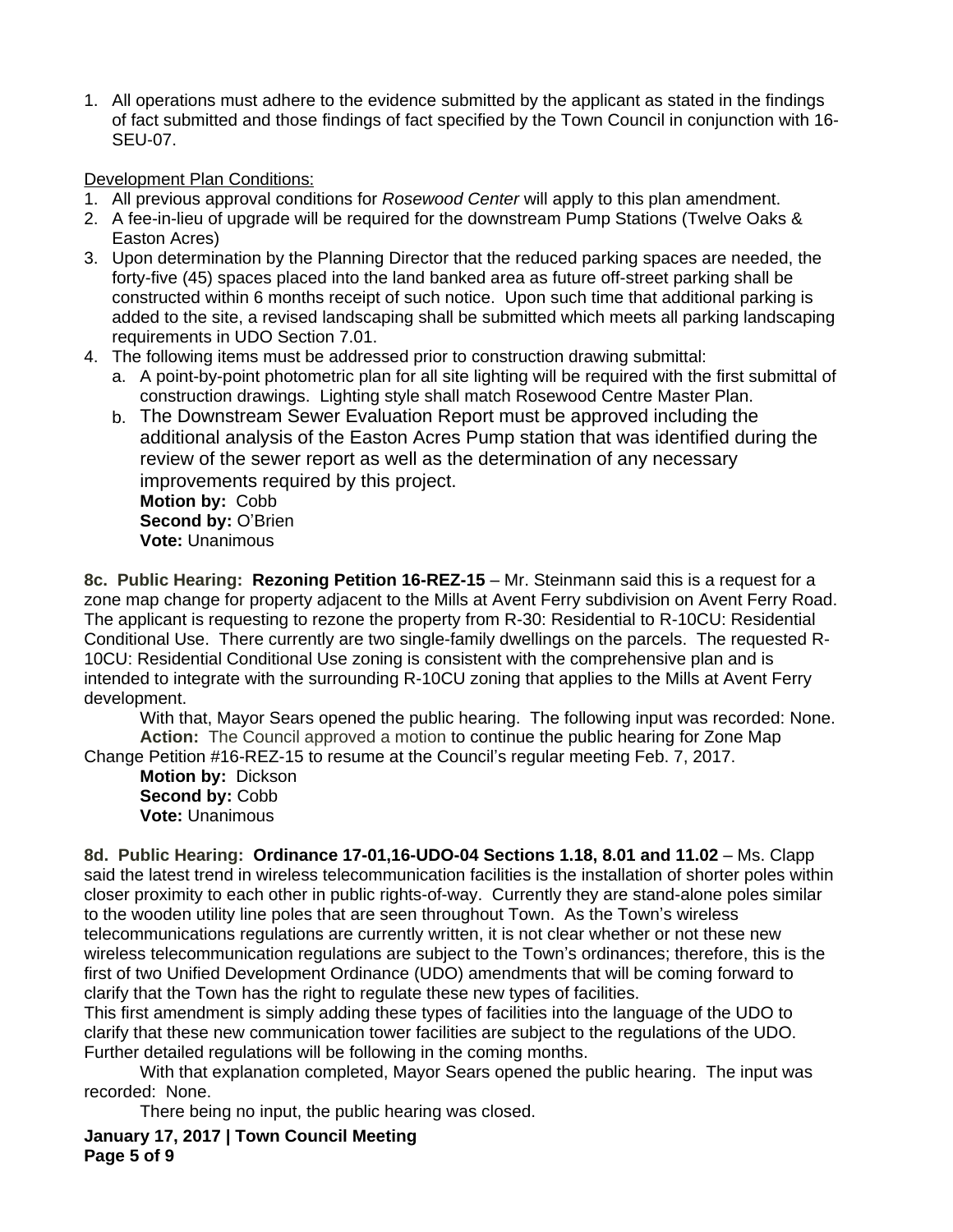**Action #1:** The Council approved a motion to accept the following statements as being true: *"The proposed UDO Amendments provide the tools necessary for staff and the development community to implement the goals and objectives stated in the Vision Holly Springs Comprehensive Plan. Specifically, the requested UDO Text Amendment is consistent with the Plan as specified in the objectives of the:*

- *• Executive Summary to assist staff in enhancing the Town-wide identity;*
- *• Future Land Use section to ensure that community services and infrastructure are used strategically and conservatively; and*
- *• Community Character section to encourage a "village atmosphere" by creating a sense of community and identity, enhance the public streetscape."* **Motion by:** Lee Second by: Cobb **Vote:** Unanimous

**Action #2:** The Council approved a motion to adopt Ordinance #17-01 to adopt and enact Unified Development Ordinance Amendment #16-UDO-04 to modify the text of UDO Section 1.18, 8.01 and 11.01 as submitted by the Town of Holly Springs.

**Motion by:** Dickson **Second by:** O'Brien **Vote:** Unanimous

**9. Consent Agenda:** The Council approved a motion to approve all items on the Consent Agenda. The motion carried following a motion by Councilman ///, a second by Councilman //// and a unanimous vote. The following actions were affected:

9a. Holly Springs Representatives– The Council ratifed the Holly Springs representatives for the Triangle J Council of Governments board, Smart Growth Committee and civic organization grant program review committee.

9b. Budget Amendment Report – The Council received a monthly report of amendments to the FY 2016-17 budget approved by the town manager. *A copy of the budget amendment report is attached to these minutes*

9c. Resolution 17-01 - The Council adopted Resolution 17-01 certifying the official zoning map for the Town of Holly Springs dated effective Nov. 18, 2016. *A copy of Resolution 17-01 is attached to these minutes.*

9d. Resolution 17-02 - The Council adopted Resolution 17-02 directing the town clerk to investigate the sufficiency of annexation petition A16-04 and setting a public hearing on the question of annexation for Tuesday, Feb. 7, 2017. *A copy of Resolution 17-02 is attached to these minutes.*

9e. Cityworks Application - The Council approved to enter contracts with Azteca Systems, LLC and CH2M Hill for site licensing and consultant support for Cityworks application.

9f. Ordinance 16.07.4 - The Council adopted Ordinance 16-07.4 amending the Town of Holly Springs fee schedule regarding development fees.

9g. Resolution 17-03 – The Council adopted Resolution 17-03 declaring the Town's intent to abandon unused road right-of-way located at the intersection of Irving Parkway and Thomas Mill Road and setting a public hearing date of Feb. 21, 2017. *A copy of Resolution 17-03 is attached to these minutes.*

9h. Pecan Grove South Extension – The Council approved to extend approval expiration date of 12-DP-09 for Pecan Grove South.

9i. Electric Charging Stations - This item was removed during agenda adjustment from Consent Agenda to be heard prior to new business.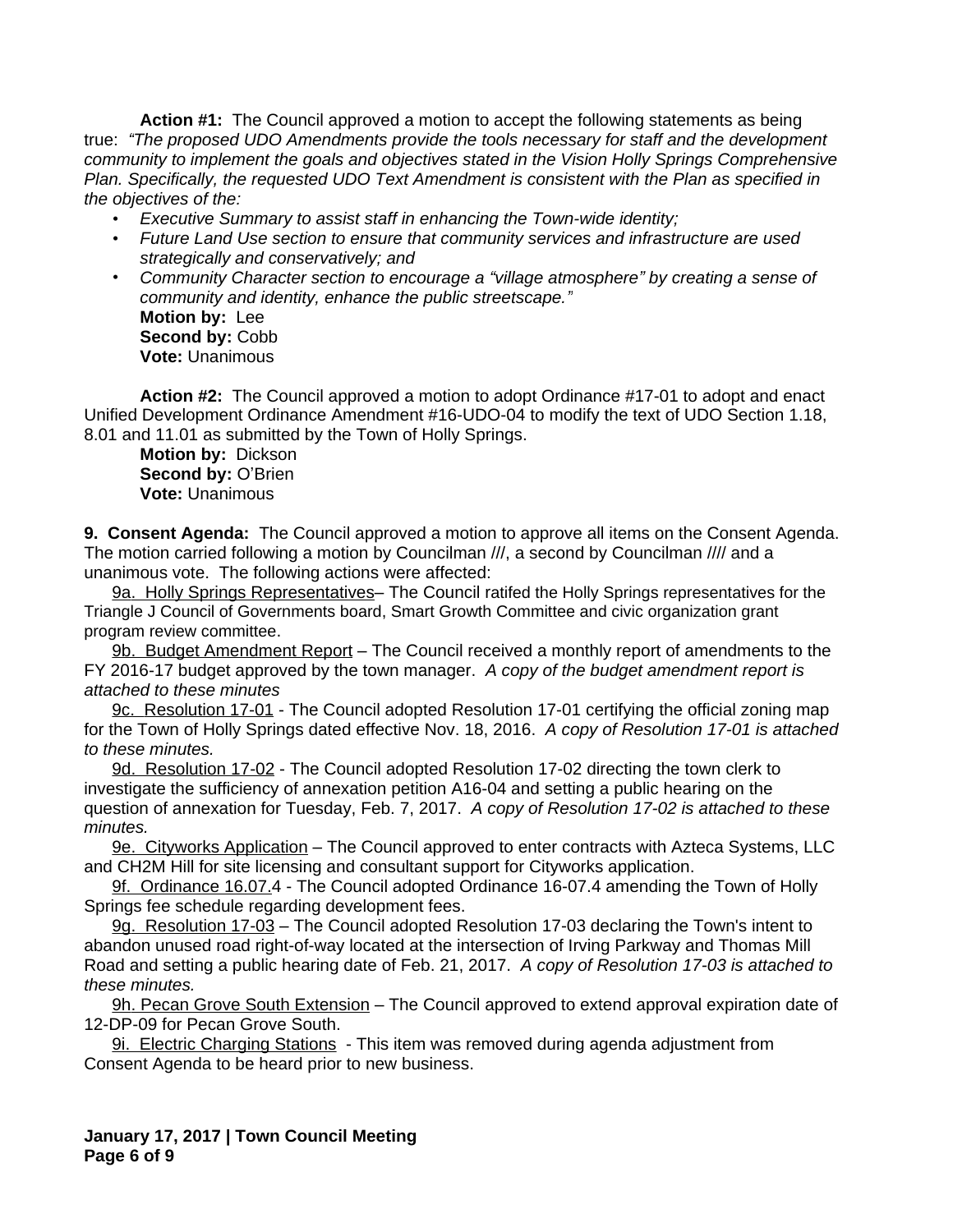9j. Budget Amendment, \$20,000 – The Council adopted \$20,000 budget amendment in FY 2016-17 budget to increase Fiber Enterprise funds. *A copy of budget amendment is attached to these minutes.*

9k. Budget Amendment, \$59,375 – The Council adopted an amendment to the FY 2016-17 budget in the amount of \$59,375 reflecting the Trinity Creek infrastructure reimbursement agreement. *A copy of budget amendment is attached to these minutes.*

**Action:** At this time, the Council approved a motion to excuse Councilman Dickson from the meeting since he is associated with Duke Progress Energy Company.

**Motion by:** Cobb **Second by:** Lee **Vote:** Unanimous.

**9i. Electric Charging Stations** - Mayor Sears said that Duke Energy is required to spend \$3,000,000 to implement environmental mitigation projects in the State of North Carolina designed to reduce air emissions from reduced vehicle emissions or reduced use of fossil-fueled electricity generation. With this, Duke Energy has awarded the Town \$10,000 for reimbursement to purchase and install two electronic vehicle (EV) charging stations.

The two installed stations will be owned by the Town with approved installation locations being: Town Hall, North Main Athletic Complex and/or the Hunt Center. Noteworthy benefits of providing this service to our residents may include potential increased exposure to installation locations, demonstration of public goodwill, and in staying current with both environmental/energy trends alongside our neighboring municipalities.Goal time frame for completion will be Spring of 2017.

The Council approved a motion to accept a grant and authorize installation of electric vehicle charging stations.

**Motion by:** Cobb **Second by:** Lee **Vote:** Unanimous.

**Action:** The Council approved a motion to readmit Councilman Dickson into the meeting. **Motion by:** Cobb **Second by:** O'Brien **Vote:** Unanimous.

**10a. Planning Board and Board of Adjustments Appointments –** Ms. Clapp said on the last day of February of each year, the terms of several members of the Board of Adjustment and Planning Board expire. The Town Council is responsible for the appointment of "in-town" members to the Holly Springs Board of Adjustment and Planning Board. ETJ members are appointed by the Wake County Board of Commissioners (WCBOC) with recommendations by the Town Council.

The Town Council is requested to review the applications for the vacancies and at the Town Council's discretion appoint new members to the respective boards and/or re-appoint interested existing members. The terms will be for three years from March 1, 2017 to Feb. 29, 2020.

There was discussion among the Council about increasing the number of the Planning Board from 8 members to 9. Council members agreed that it would consider it. The business at hand, though, was to fill the vacancies that exist.

This year's vacancies are as follows:

## **Board of Adjustment** -

- 1 In-Town Regular Member
- 1 In-Town Alternate Member
- 1 ETJ Alternate Member

**January 17, 2017 | Town Council Meeting Page 7 of 9**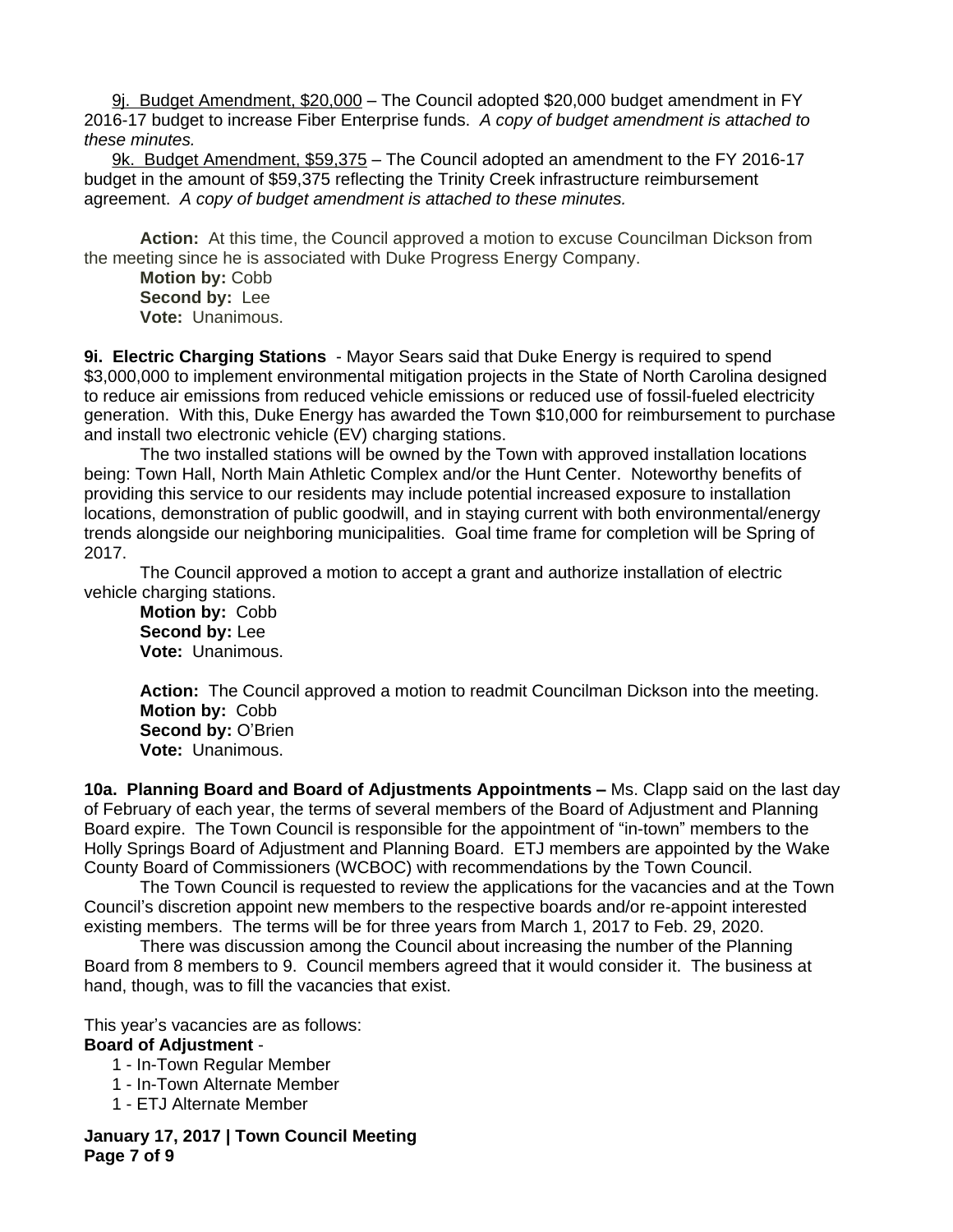Current Vacancy: 1 In-Town Alternate Member with term ending Feb. 28, 2019.

## **Planning Board** -

2 - In-Town Members 1 - ETJ Member Current Vacancy (Peter Villadsen's seat): 1 In-Town Member with term ending Feb. 28, 2019.

The applications that have been submitted for this year's appointment were sent to the Town Council under separate cover in December along with the past three years of attendance records. Since the Dec. 5 application deadline, two additional applications were received and forwarded to the Town Council's consideration as well.

**Motion #1:** The Council approved a motion to appoint William Daniels as an in-town member and Tom McKay as an in-town alternate member of the Board of Adjustment with terms of March 1, 2017 to Feb. 29, 2020**.**

**Motion by:** Lee **Second by:** O'Brien **Vote:** Unanimous

**Motion #2:** The Council approved a motion to appoint LaDonna Carter as an in-town alternate member of the Board of Adjustment to fill the remainder of a term ending Feb. 28, 2019**.**

**Motion by:** Lee **Second by:** Dickson **Vote:** Unanimous

**Motion #3:** The Council approved a motion to recommend that the Wake County Board of Commissioners appoint Lois Semmens as the ETJ alternate member of the Board of Adjustment with a term of March 1, 2017 to Feb. 29, 2020.

**Motion by:** Lee **Second by: O'Brien Vote:** Unanimous

**Motion #4:** The Council approved a motion to appoint Dan Berry and Chris Deshazor as intown members of the Planning Board with terms of March 1, 2017 to Feb. 29, 2020.

**Motion by:** O'Brien **Second by:** Dickson **Vote:** Unanimous

**Motion #5:** The Council approved a motion to appoint Dana Rybak as an in-town member of the Planning Board to fill the remainder of a term ending Feb. 28, 2019. **Motion by:** Dickson **Second by:** O'Brien **Vote:** Unanimous

**Motion #6:** The Council approved a motion to recommend that the Wake County Board of Commissioners appoint John Stolarik as the ETJ member of the Planning Board with a term of March 1, 2017 to Feb. 29, 2020.

**Motion by:** O'Brien **Second by:** Dickson **Vote:** Unanimous

**January 17, 2017 | Town Council Meeting Page 8 of 9**